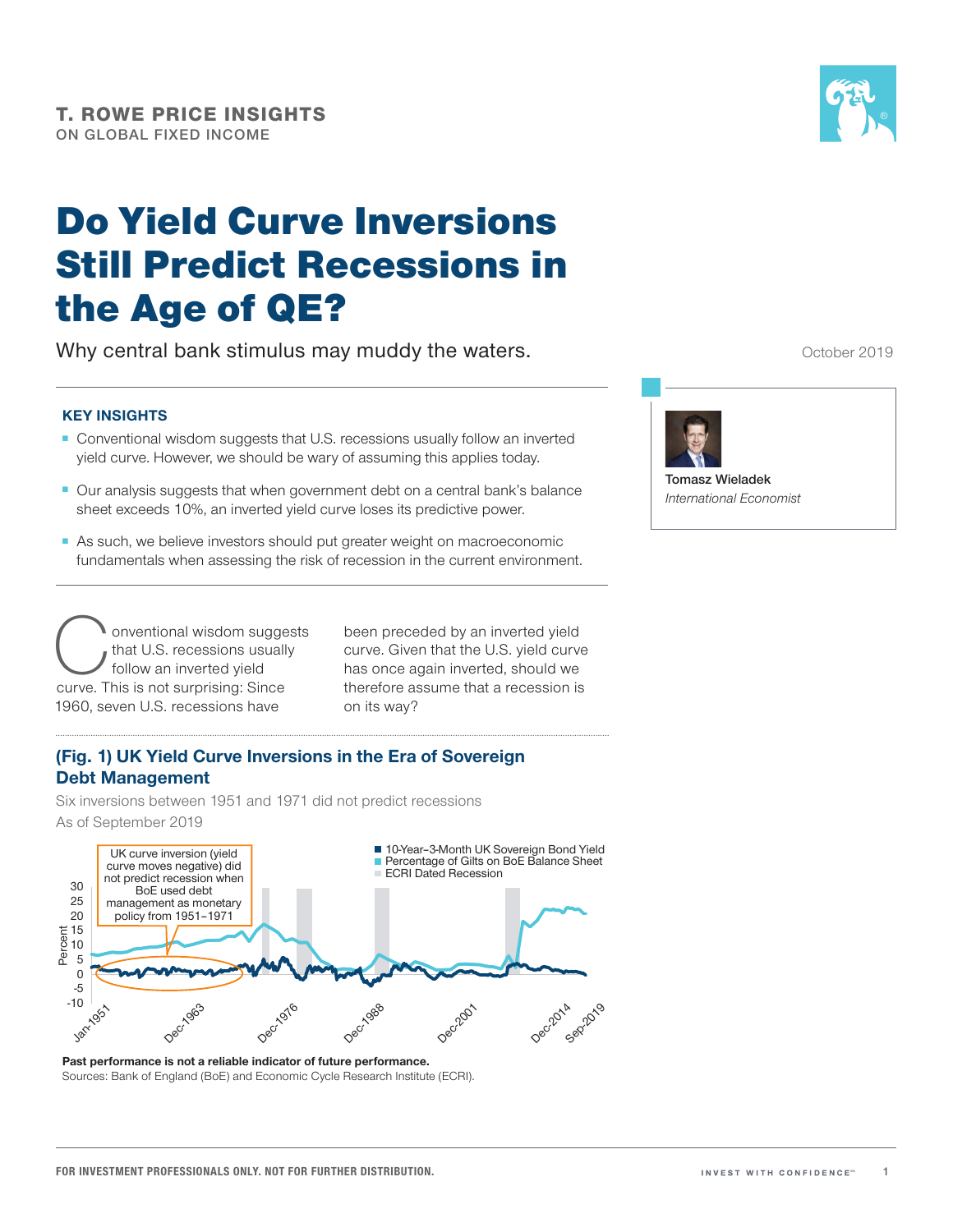The main task of modern monetary policy is to keep the economy on a "Goldilocks" growth path: not too hot to create inflation and financial imbalances, but not too cold to keep GDP growth below potential.

I advise caution. The latest U.S. yield curve inversion has occurred after a decade of large‑scale government bond purchases (quantitative easing (QE)) by the Federal Reserve (Fed), the Bank of England, the Bank of Japan, and the European Central Bank. Both historical precedent and our own internal modeling suggest that the presence of these central banks in their respective bond markets as a buyer of last resort allows for the possibility that term premia (the risk premia that investors require to hold a long-term bond to maturity) are much smaller and less reactive to macroeconomic news. It is therefore plausible that yield curve inversions in the age of QE may not have the same predictive qualities as in the past.

# **Yield Curve Inversions in the Bretton Woods Era**

The main task of modern monetary policy is to keep the economy on a "Goldilocks" growth path: not too hot to create inflation and financial imbalances, but not too cold to keep GDP growth below potential. The main instrument used to achieve this has traditionally been the short-term interest rate. When short-term interest rate adjustments are

not available as a policy tool, central banks have often turned to sovereign debt purchases instead, the most obvious recent example of which is the QE that took place since the global financial crisis.

There is historical precedent for this type of large‑scale central bank intervention in the bond market. In the 1950s and 1960s, the Bank of England relied on sovereign debt management for monetary policy. It mostly used the short-term rate to keep sterling within the Bretton Woods system of fixed exchange rates, while sovereign debt management policy was used to balance aggregate demand and supply. At the time, UK banks were subject to a 30% minimum liquid asset ratio, and unlike short-term Treasury bills, longer‑term gilts did not count toward this liquidity ratio. Selling gilts to banks and absorbing Treasury bills therefore allowed the Bank of England to tighten the liquidity ratio constraint and hence reduce credit supply. During this policy regime, which lasted from 1951 to 1971, the yield curve inverted seven times, driven by rises in short-term rates, but no recessions followed (see Fig. 1). It was

# **(Fig. 2) The One Exception to an Almost Certain Rule in the U.S.**

The last time the Fed bought Treasuries on a large scale, a yield curve inversion failed to predict a recession As of September 20, 2019



**Past performance is not a reliable indicator of future performance.** Sources: Federal Reserve and National Bureau of Economic Research.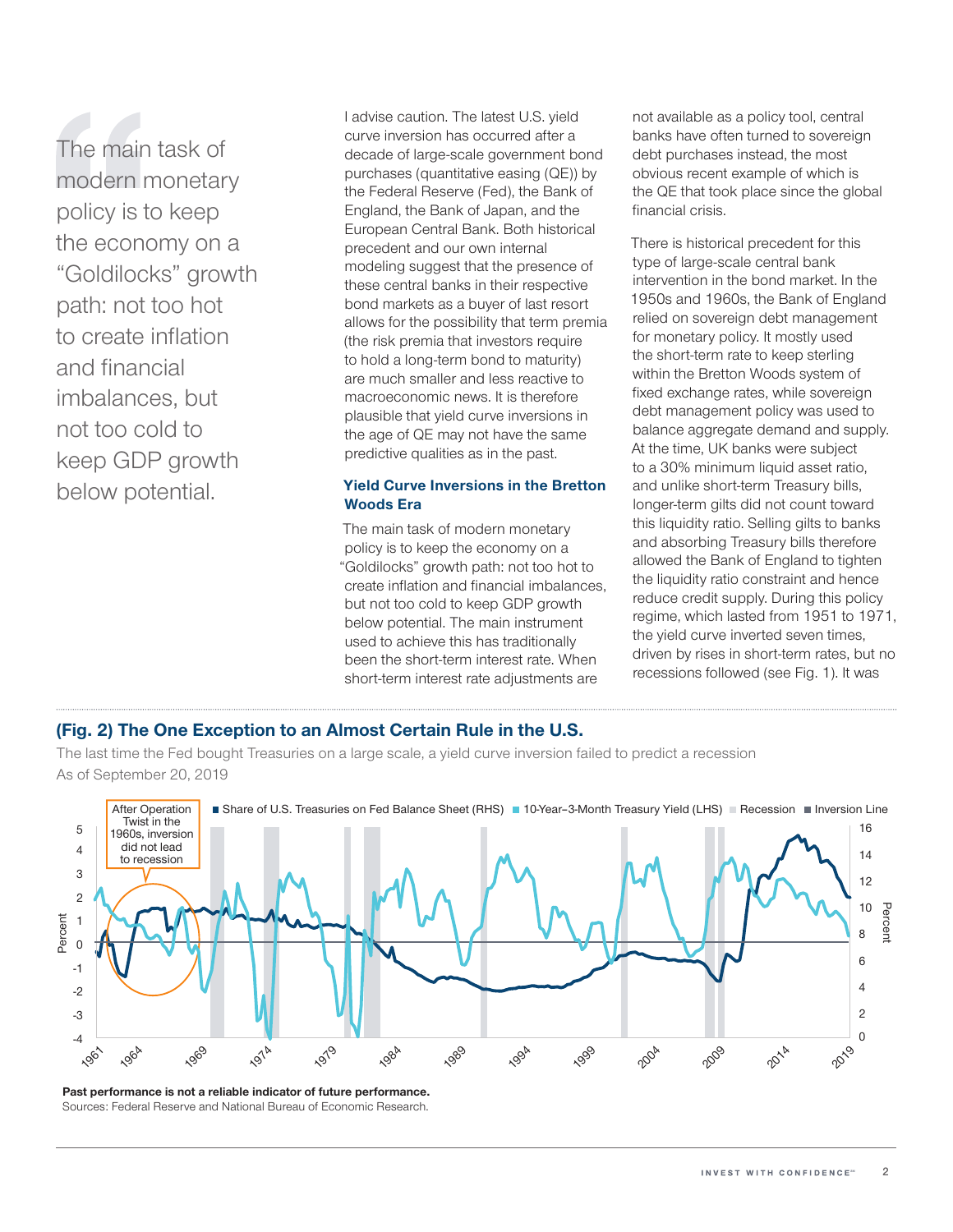only after this policy was abandoned that UK yield curve inversions began to predict UK recessions.

The U.S. Federal Reserve similarly relied on purchases of sovereign debt to stimulate the U.S. economy in the 1960s (see Fig. 2). As in the UK, the fed funds rate in the U.S. was also constrained by the Bretton Woods system of fixed exchange rates. In the early 1960s, the economy was slowing, but the short-term rate could not be lowered. To stimulate demand, the Fed implemented "Operation Twist"—selling short-term Treasury bills in exchange for longer-term Treasury notes. Within one year, the Fed purchased roughly 5% of the Treasury bond market, roughly equivalent to QE1 during the global financial crisis, pushing the Fed's total holdings to slightly under 10% of the bond market. The yield curve inversion that followed the end of Operation Twist in 1966 coincided with a tightening of monetary policy via bank credit, but not to a level where policy was restrictive. The slow reaction of the long-term rate then led to an inversion of the yield curve for about one year, but this was the one time in postwar U.S. history that no recession followed.

There are several reasons why the lessons of the 1960s in the UK and U.S. may not apply today. For instance, these historical examples occurred during the Bretton Woods system, at a time of strong policy coordination to maintain a fixed exchange rate against the U.S. dollar. By contrast, the current monetary policy regime is characterized by flexible exchange rates and a lack of explicit policy coordination across countries. The other important difference is that many central banks have gained at least operational independence to implement monetary policy since the Bretton Woods system ended. Whether or not these historical lessons continue to apply in the current monetary policy regime is therefore ultimately an empirical question.

# **Bloated Central Bank Balance Sheets May Scramble the Inverted Yield Curve Signal**

To test how effectively inverted yield curves have predicted recessions in the post-Bretton Woods era, we recently examined yield curve inversions associated with varying levels of sovereign debt held by G7 central banks since the early 1970s. Simple correlation analysis, shown in Fig. 3, shows that when the central bank owns

# **(Fig. 3) The Crucial Impact of Government Debt**

Yield curves negatively correlated with recessions when the share of sovereign bonds on central bank balance sheets is low



As of September 2019

Source: T. Rowe Price.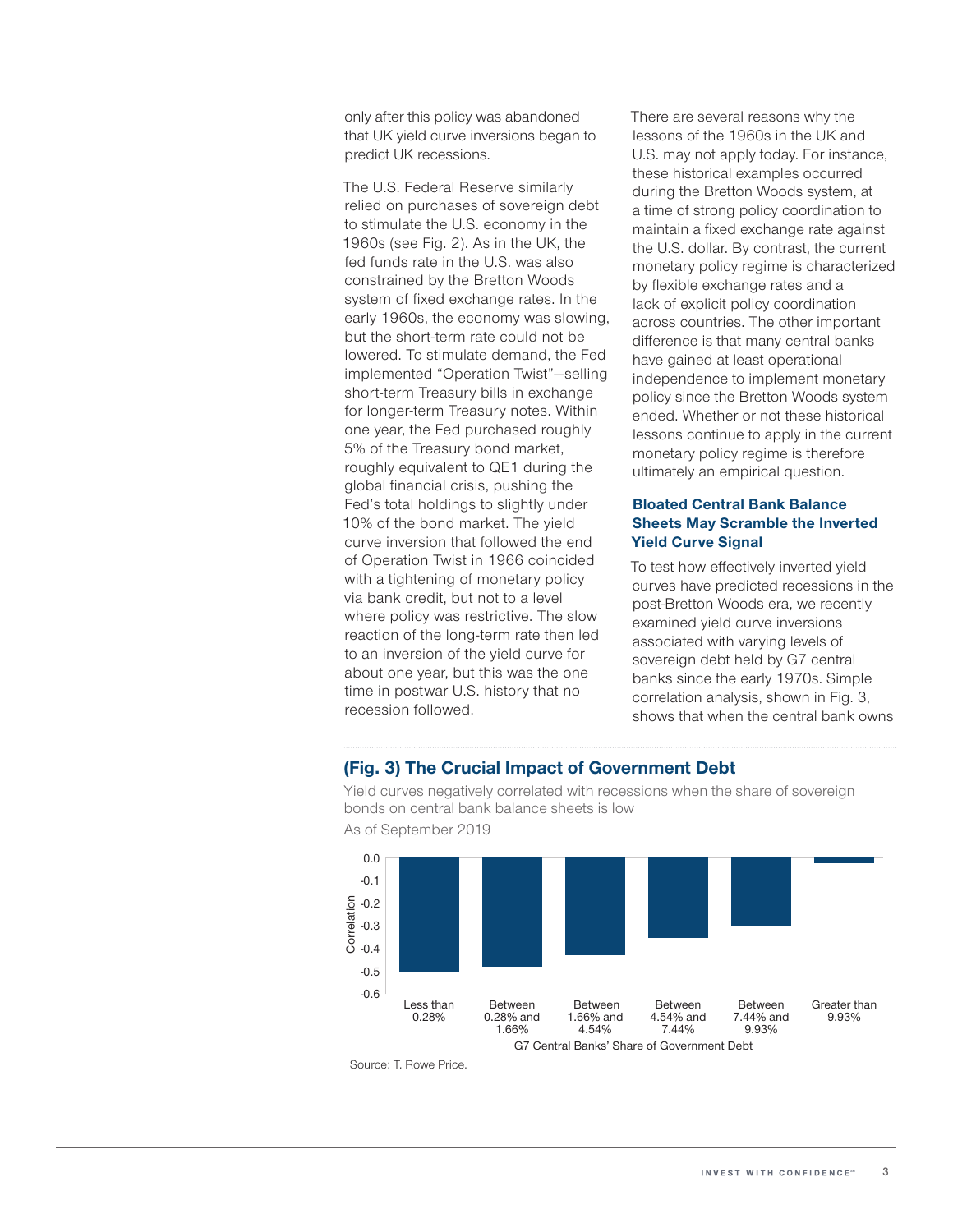When the share of government debt on the central bank's balance sheet exceeds 10%, an inverted yield curve loses its predictive power for recessions.

close to 0% of sovereign debt, the correlation between the yield curve and recession four quarters ahead is -0.5. On the other hand, when the central bank owns close to 10% of government debt, the correlation between the yield curve and recession four quarters ahead is close to zero.

These simple correlation results, showing that an inverted yield curve loses predictive power for recessions when the central bank owns around 10% of government debt, also emerge when we apply more sophisticated econometric techniques.

#### **Making Sense of Mixed Signals**

Yield curves are negatively correlated with recessions only when the share of government debt on central bank balance sheets is low.

Figure 4 shows how these insights affect the conclusions of the NY Fed's model of recession probability model, which provides the probability of recession 12 month ahead based only on the spread between the 3-month U.S. treasury bill and the 10-year U.S. treasury bond. Given that this spread

inverted in Q3 2019, the NY Fed approach (dark blue line) implies a probability of recession of 48%, which is similar to the probability of recession this approach implied in 2007, right ahead of the global financial crisis. However, when this is adjusted for the presence of government debt on the Fed's balance sheet, the model implies a reduced probability of 32%, similar to the signal sent in the late 1990s when the Federal Reserve cut interest rates to extend the expansion mid-cycle. This conclusion is also in line with recent rhetoric by Federal Reserve Chairman Jerome Powell about the situation today.

Overall, historical experience combined with our empirical analysis of more recent data in the G‑7 imply that yield curve inversions do not have the same predictive power for recession when central banks hold double‑digit shares of government debt.

Importantly, this does not mean that the probability of recession is lower, but rather that an inverted yield curve does not have the same predictive power as before.

## **(Fig. 4) Recession Probability Implied From Our Research.**

How predictive is the current yield curve inversion? As of September 2019



Actual results may vary, perhaps significantly.

Sources: T. Rowe Price, International Monetary Fund, and New York Federal Reserve.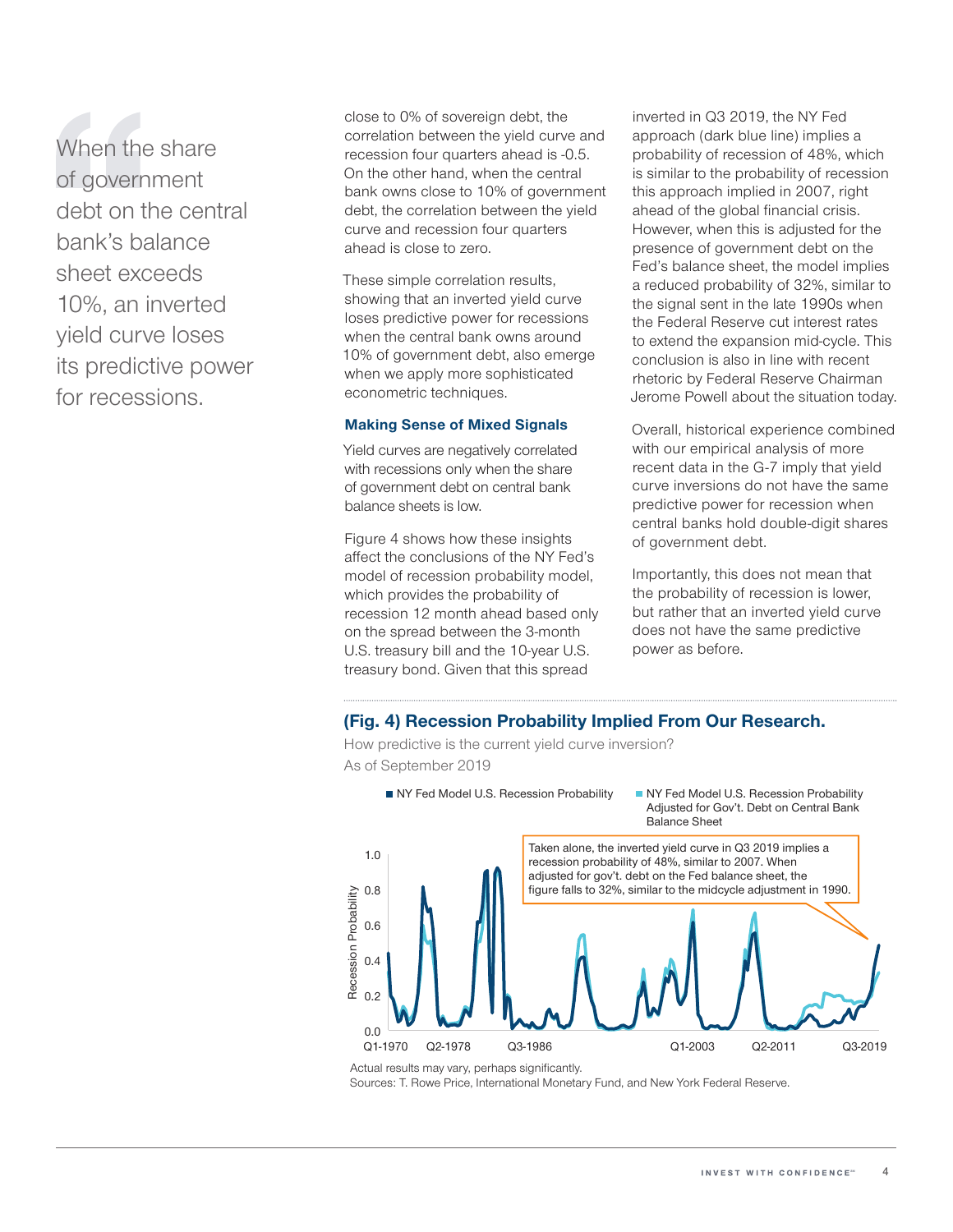What does this mean in practice? Rather than only relying on yield curve inversion, investors should put greater weight on macroeconomic

fundamentals to assess recession risk. These continue to suggest that the risks of a U.S. recession within the next year are low.

# WHAT WE'RE WATCHING NEXT

The main lesson from this analysis is that in the age of QE, the yield curve is likely a less reliable predictor of recessions than in the previous five decades. The new dataset collected here will also allow us to examine which variables continue to predict recessions in the age of QE. This is where our analysis will likely go next.